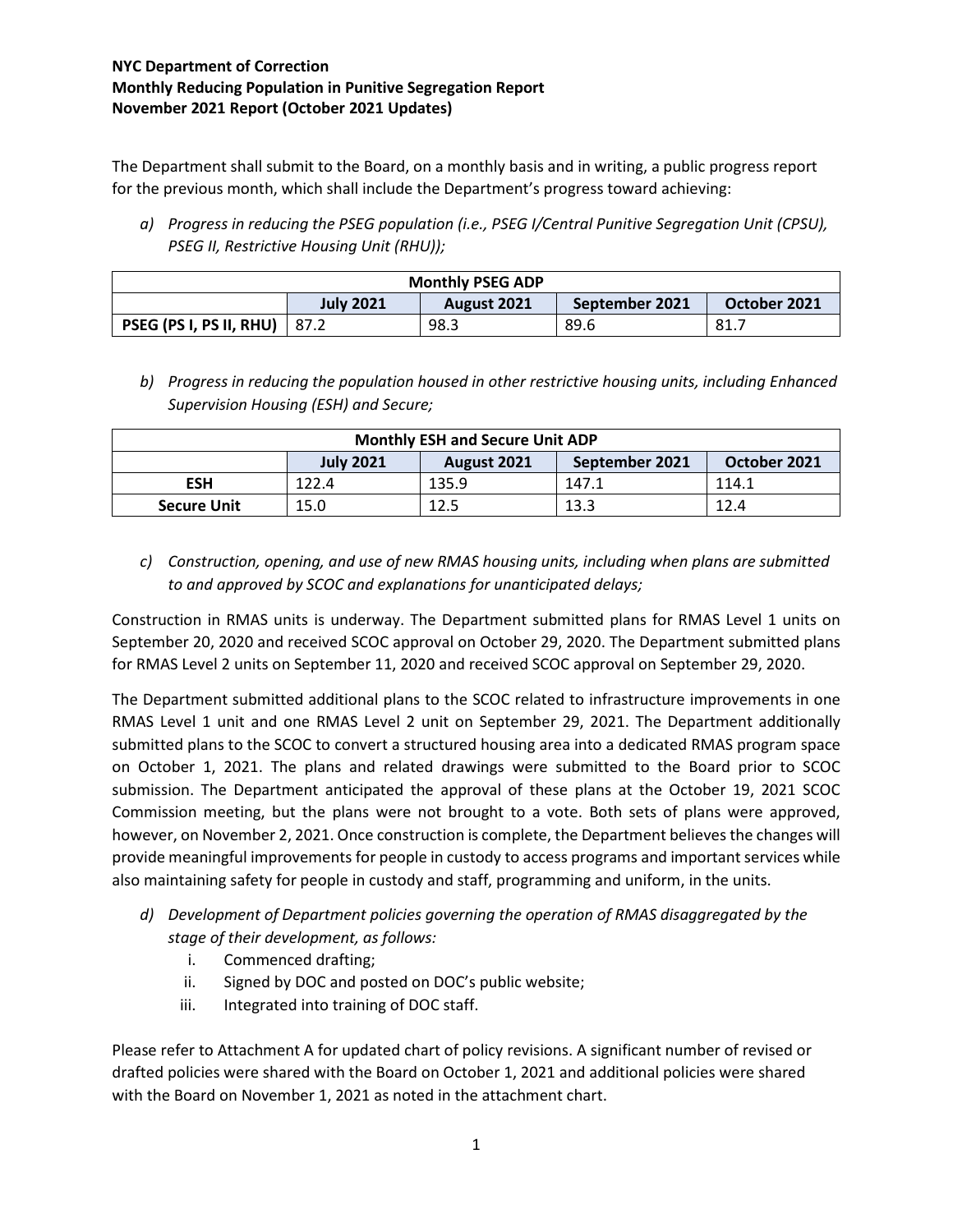- *e) Implementation of training on RMAS, including:*
	- i. Status of curriculum development;
	- ii. Number of staff scheduled to be trained disaggregated by uniform and non-uniform status;
	- iii. Number of staff who have been trained, disaggregated by uniform and non-uniform status.

The Department finalized RMAS training materials and the full training curricula was shared with the Board. The Department will continue to evaluate the finalized training curricula and will consider additional feedback from internal and external stakeholders until training commences. The current training plan involves separate trainings for Adjudication Division and the programs and uniform staff comprising RMAS and RRU unit management teams. Please see the below detailed plan for RMAS and RRU training:

| Course                                                                 |            |  |
|------------------------------------------------------------------------|------------|--|
| Overview of RMAS & Training Goals<br>1.                                |            |  |
| Vision, Mission, and Values<br>2.                                      | $1.75$ hrs |  |
| 3.<br>Staff Roles & Responsibilities                                   |            |  |
| <b>Review of RMAS Policies</b><br>$\mathbf{4}$ .                       |            |  |
| a. Levels                                                              |            |  |
| Progression<br>b.                                                      | $3.5$ hrs  |  |
| In-unit procedures<br>$\mathbf{c}$ .                                   |            |  |
| Programmatic requirements, etc.<br>d.                                  |            |  |
| Procedural & Restorative Justice Concepts and RMAS<br>5.               | 1.75 hrs   |  |
| From Correction Fatigue to Fulfillment<br>6.                           | 7 hrs      |  |
| <b>Outward Mindset</b><br>7.                                           | 7 hrs      |  |
| 8.<br>Unit Management Overview                                         |            |  |
| Unit Management & Multi-Disciplinary Teams - Coordinated Actions<br>9. |            |  |
| 10. Housing area walkthroughs (Level 1 & 2)                            |            |  |
| 11. Scenario Walkthroughs for Uniform and Non-Uniform Staff            | $3.5$ hrs  |  |
| 12. RMAS Scenario Application                                          | 7 hrs      |  |
| 13. Use of Force Policy Review                                         | $3.5$ hrs  |  |
| 14. Use of Force Scenario Walkthrough                                  | $3.5$ hrs  |  |
| 15. Conflict Resolution & Crisis Intervention                          |            |  |
| 16. Probe Team/Cell Extraction/Chemical Agents Considerations for RMAS |            |  |
| 17. Mental Health                                                      |            |  |
| 18. Enhanced Restraints and Escorts                                    |            |  |
| 19. Immersive drill/simulation                                         | 7 hrs      |  |

While the training curriculum has been finalized, no staff have been scheduled for training at this time due to the Department's ongoing staffing crisis and the inability to pull staff from priority posts for training. The Department will continue to provide updates in monthly reports and public Board of Correction meetings on the status of training provision and related implementation planning.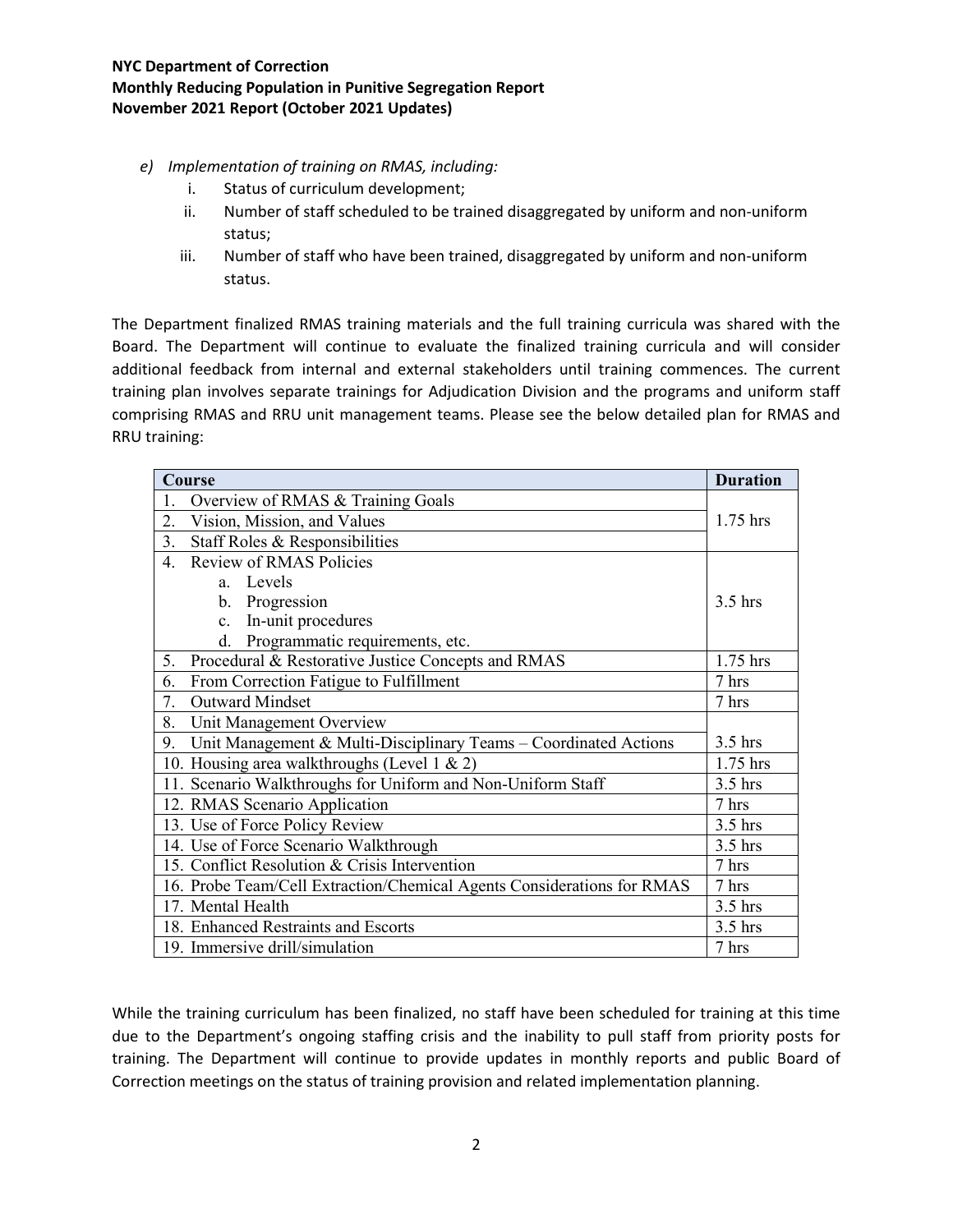### *f) Implementation of programming in RMAS.*

RMAS programming will be individualized and intended to address the root causes of violent behavior. The Department acknowledges the critical function of programming and meaningful engagement in maintaining safe and secure facilities. The Department is currently in the process of hiring and onboarded additional program counselors and support staff who will receive the RMAS training alongside uniform staff. The Department completed the drafting of a programming plan and sample daily engagement schedules for individuals in RMAS Levels 1 and 2. These plans are subject to change as implementation develops and were provided in the Department's Comprehensive Transition Plan submitted to the Board on August 9, 2021 as required by §6-26(b).

*g) The provision of services such as recreation, visits, and privileges in the general population which exceed the requirements of the Minimum Standards outlined in Chapter 1 of Title 40 of the Rules of the City of New York;*

All services in general population adhere to the requirements of Board Minimum Standards with alterations in accordance with public health guidance related to COVID-19. The Department continues to provide free telephone calls in excess of the Board Minimum Standards, as well as free weekly postage. The Department additionally operates commissary for individuals in custody. Video visits are additionally provided, as well as in-person visits on weekdays.

*h) Any deviations from the detailed timelines and benchmarks set forth in the plan required by 40 RCNY § 6-26(b);*

The Department remains committed to implementing RMAS and the entirety of the Board's rule in a detailed manner compliant with both the various constituent rule requirements and the broader spirit of the reforms. The Department firmly supports this work and continues to make substantial progress preparing for full RMAS implementation. As noted in this report and as previously communicated with the Board, the Department's current staffing emergency delayed the timely training of uniform and nonuniform staff for RMAS implementation. The Department continues to make progress implementing various other aspects of the Board's recent rulemaking, including as it pertains to de-escalation. The Department will continue to provide any updates to the implementation plan in real time and will continue to provide public updates on this progress via monthly public reporting and at monthly public Board meetings.

*i) Any other information the Department or the Board deems relevant to understanding progress toward the elimination of punitive segregation and implementation of the RMAS model.*

The Department provided a substantive overview of rulemaking implementation progress at the October Board of Correction meeting during this reporting period. Updates included progress to finalize draft policies, training curriculum development, infrastructure improvements, as well as programming development and design.

Additionally, the Department provided an overview of a communications strategy, which has since been more formally solidified. The communications plan will involve internal and external communications through a variety of channels, as well as communications directly with people in the Department's care.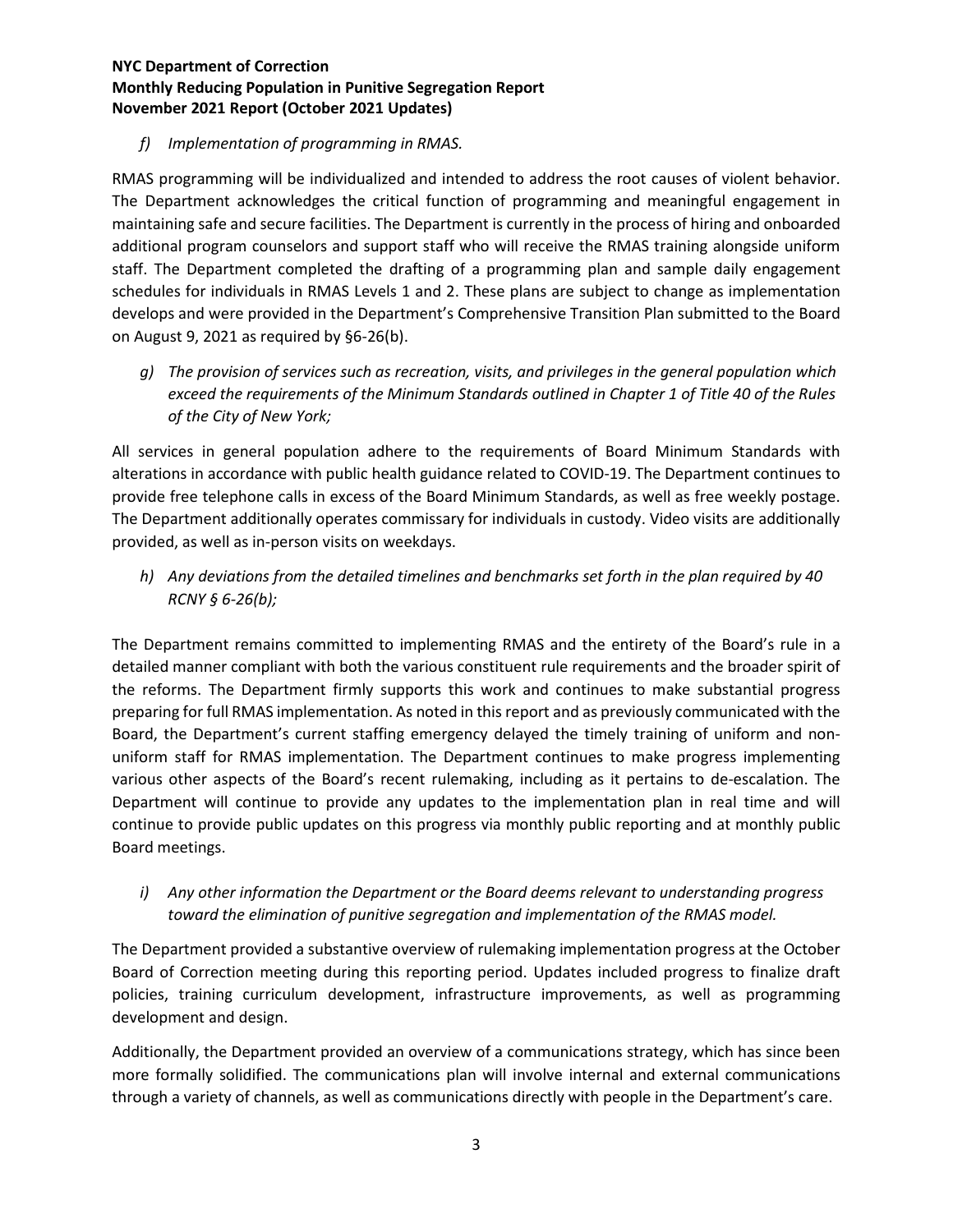Substantial progress has been made with regards to preparations for RMAS implementation, including through a reduced PSEG population, as the Department awaits the availability of staff for training. The Department has made continued progress regarding the implementation of rules pertaining to deescalation confinement and emergency lock-ins.

The Department additionally instituted a 15-day periodic review policy and process for individuals housed in punitive segregation housing. The Department continues to make progress reducing the PSEG population and is further committed to refining the eligibility criteria for PSEG placement in order to further reduce the PSEG population prior to RMAS implementation.

As of the date of this report, the Department has additionally shared substantial updated documents with the Board, underlying the seriousness with which the Department is approaching the rulemaking implementation. Those documents include updated disciplinary sanction grids, all reporting templates, staffing plans, training plans, and many Department policies that have been revised or drafted in order to comply with the Board rule as enumerated in Attachment A.

The Department will continue to provide updates on rulemaking implementation through monthly reporting and at monthly Board meetings and looks forward to continuing the important task of implementing the Board's rule in a meaningful and impactful manner. The Department thanks the Board for its partnership in this important work.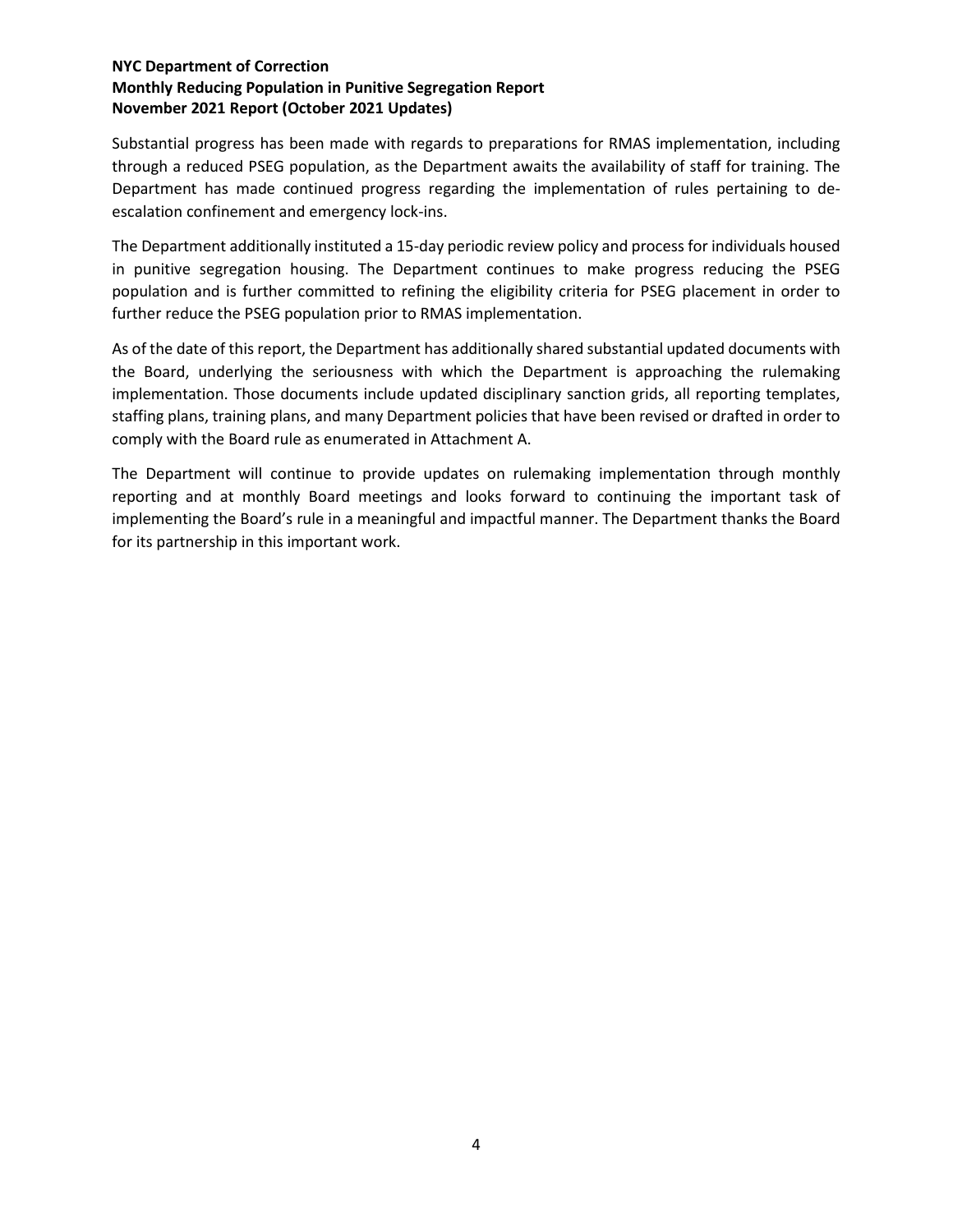Attachment A: RMAS Policy Planning Updated: 11/1/21

|                | Policy Area                              | <b>Major Change</b>            | <b>Status</b>                      |
|----------------|------------------------------------------|--------------------------------|------------------------------------|
| $\mathbf{1}$   | <b>Inter-Facility Transfers</b>          | Compliance with                | Draft Completed and                |
|                |                                          | <b>Rulemaking Requirements</b> | <b>Submitted to Board</b>          |
| $\overline{2}$ | <b>Special Unit Assignments</b>          | Compliance with                | Draft Completed and                |
|                |                                          | <b>Rulemaking Requirements</b> | Submitted to Board                 |
| 3              | Classification                           | Compliance with                | Draft Completed and                |
|                |                                          | <b>Rulemaking Requirements</b> | <b>Submitted to Board</b>          |
| 4              | Solo Housing                             | Will be rescinded in its       | <b>Awaiting Rescinding Pending</b> |
|                |                                          | entirety when RMAS Policy      | Rulemaking Implementation          |
|                |                                          | is promulgated                 |                                    |
| 5              | <b>Enhanced Supervision Housing</b>      | Will be rescinded in its       | <b>Awaiting Rescinding Pending</b> |
|                |                                          | entirety when RMAS Policy      | Rulemaking Implementation          |
|                |                                          | is promulgated                 |                                    |
| 6              | Pre-Hearing Detention and                | Compliance with                | Draft Completed and                |
|                | <b>Punitive Segregation Status</b>       | <b>Rulemaking Requirements</b> | <b>Submitted to Board</b>          |
| $\overline{7}$ | <b>Centrally Monitored Cases</b>         | Compliance with                | Draft Completed and                |
|                |                                          | <b>Rulemaking Requirements</b> | <b>Submitted to Board</b>          |
| 8              | Restraints                               | Compliance with                | Draft Completed and                |
|                |                                          | <b>Rulemaking Requirements</b> | Submitted to Board                 |
| 9              | Department Definitions of People         | Compliance with                | Policy and Legal Review            |
|                | in Custody Categories                    | <b>Rulemaking Requirements</b> | Underway                           |
| 10             | Lock In & Lock Out                       | Compliance with                | Draft Completed and                |
|                |                                          | <b>Rulemaking Requirements</b> | <b>Submitted to Board</b>          |
| 11             | Mental Health Referral of                | Compliance with                | Policy and Legal Review            |
|                | <b>Individuals Awaiting Disciplinary</b> | <b>Rulemaking Requirements</b> | Underway                           |
|                | Action                                   |                                |                                    |
| 12             | <b>Observation Aide Program</b>          | Compliance with                | Policy and Legal Review            |
|                |                                          | <b>Rulemaking Requirements</b> | Completed - No Revision            |
|                |                                          |                                | Required                           |
| 13             | <b>Clinical Alternative to Punitive</b>  | Compliance with                | Draft Completed and                |
|                | Segregation                              | <b>Rulemaking Requirements</b> | <b>Submitted to Board</b>          |
| 14             | <b>Constant Supervision</b>              | Compliance with                | Policy and Legal Review            |
|                |                                          | <b>Rulemaking Requirements</b> | Underway                           |
| 15             | <b>Transitional Restorative Unit</b>     | Will be rescinded in its       | <b>Awaiting Rescinding Pending</b> |
|                |                                          | entirety when RMAS Policy      | Rulemaking Implementation          |
|                |                                          | is promulgated                 |                                    |
| 16             | Secure Unit                              | Will be rescinded in its       | <b>Awaiting Rescinding Pending</b> |
|                |                                          | entirety when RMAS Policy      | Rulemaking Implementation          |
|                |                                          | is promulgated                 |                                    |
| 17             | Restricted Housing Unit (RHU)            | Will be rescinded in its       | <b>Awaiting Rescinding Pending</b> |
|                | Program                                  | entirety when RMAS Policy      | Rulemaking Implementation          |
|                |                                          | is promulgated                 |                                    |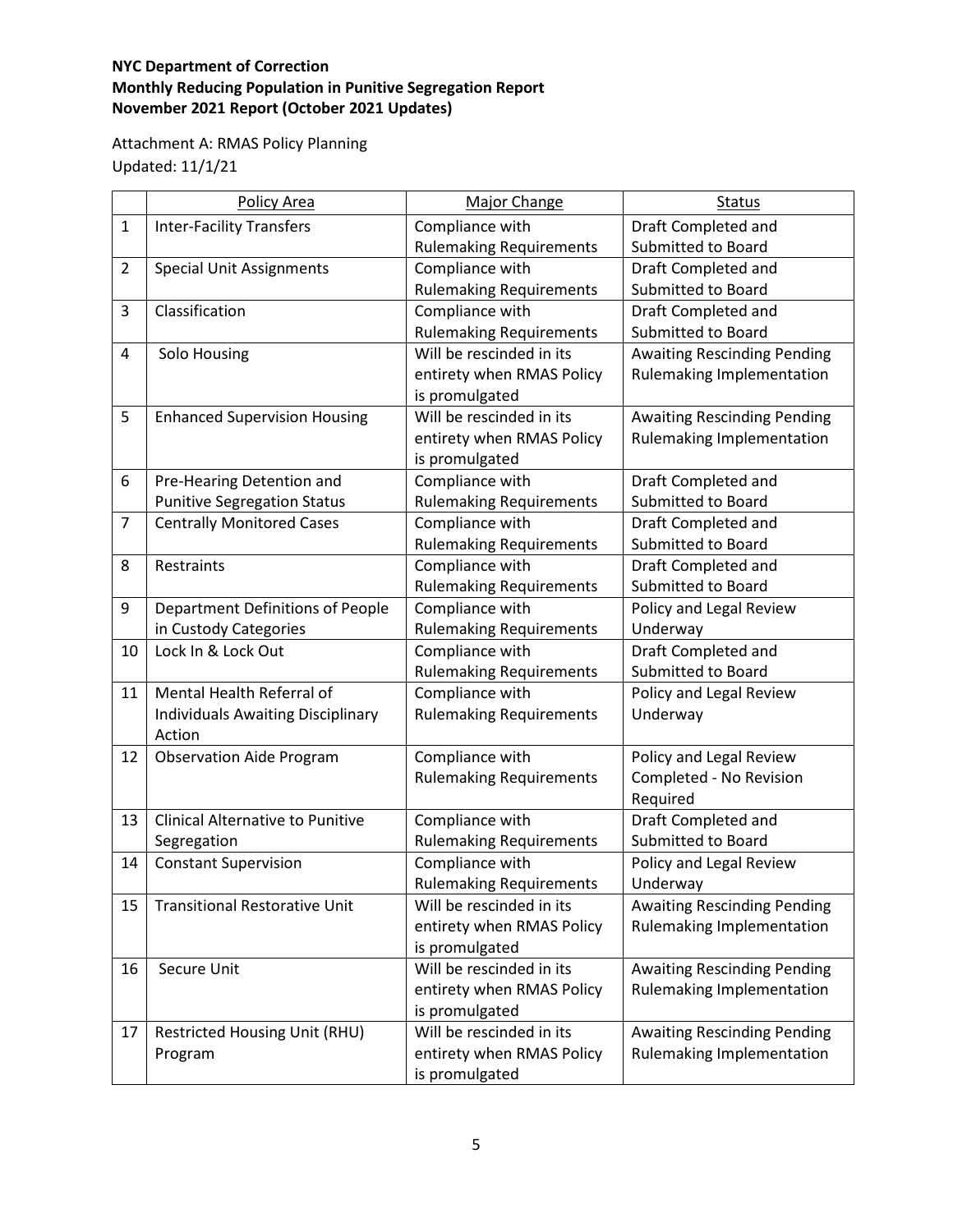| 19 | Due Process Procedures                 | Compliance with                | Draft Completed and       |
|----|----------------------------------------|--------------------------------|---------------------------|
|    |                                        | <b>Rulemaking Requirements</b> | Submitted to Board        |
| 20 | <b>De-escalation Confinement</b>       | Compliance with                | Policy and Legal Review   |
|    |                                        | <b>Rulemaking Requirements</b> | Underway                  |
| 21 | Canine Unit (K9)                       | Compliance with                | Draft Completed and       |
|    |                                        | <b>Rulemaking Requirements</b> | Submitted to Board        |
| 22 | <b>DOC Rules and Regulations</b>       | Compliance with                | Policy and Legal Review   |
|    |                                        | <b>Rulemaking Requirements</b> | Underway                  |
| 23 | Individual in Custody Handbook         | Compliance with                | Policy and Legal Review   |
|    |                                        | <b>Rulemaking Requirements</b> | Underway                  |
| 24 | Mail and Packages                      | Compliance with                | Draft Completed and       |
|    |                                        | <b>Rulemaking Requirements</b> | <b>Submitted to Board</b> |
| 25 | <b>Restrictive Statuses</b>            | Compliance with                | Draft Completed and       |
|    |                                        | <b>Rulemaking Requirements</b> | Submitted to Board        |
| 26 | Risk Management &                      | New policy created             | Draft Completed and       |
|    | Accountability System (RMAS) and       |                                | Submitted to Board        |
|    | <b>Restorative Rehabilitation Unit</b> |                                |                           |
|    | (RRU)                                  |                                |                           |
| 28 | <b>Facility Operating Plan</b>         | Compliance with                | Draft Completed and       |
|    |                                        | <b>Rulemaking Requirements</b> | Submitted to Board        |
| 29 | Access to Religious Programs and       | Compliance with                | Draft Completed and       |
|    | <b>Services</b>                        | <b>Rulemaking Requirements</b> | Submitted to Board        |
| 30 | Law Library Operations                 | Compliance with                | Draft Completed and       |
|    |                                        | <b>Rulemaking Requirements</b> | Submitted to Board        |
| 31 | Orientation                            | Compliance with                | Draft Completed and       |
|    |                                        | <b>Rulemaking Requirements</b> | Submitted to Board        |
| 32 | Environmental Health Program           | Compliance with                | Draft Completed and       |
|    |                                        | <b>Rulemaking Requirements</b> | Submitted to Board        |
| 33 | <b>Telephone Calls</b>                 | Compliance with                | Draft Completed and       |
|    |                                        | <b>Rulemaking Requirements</b> | <b>Submitted to Board</b> |
| 34 | Referral of Individuals to Mental      | Compliance with                | Policy and Legal Review   |
|    | <b>Health Services</b>                 | <b>Rulemaking Requirements</b> | Completed - No Revision   |
|    |                                        |                                | Required                  |
| 35 | Control of and Search for              | Compliance with                | Draft Completed and       |
|    | Contraband                             | <b>Rulemaking Requirements</b> | Submitted to Board        |
| 36 | <b>Suicide Prevention</b>              | Compliance with                | Policy and Legal Review   |
|    |                                        | <b>Rulemaking Requirements</b> | Completed - No Revision   |
|    |                                        |                                | Required                  |
| 37 | <b>Drug Testing</b>                    | Compliance with                | Draft Completed and       |
|    |                                        | <b>Rulemaking Requirements</b> | Submitted to Board        |
| 38 | Use of Body Scanners and               | Compliance with                | Policy and Legal Review   |
|    | <b>Separation Status Housing</b>       | <b>Rulemaking Requirements</b> | Completed - No Revision   |
|    |                                        |                                | Required                  |
| 39 | <b>Reporting Unusual Incidents</b>     | Compliance with                | Draft Completed and       |
|    |                                        | <b>Rulemaking Requirements</b> | Submitted to Board        |